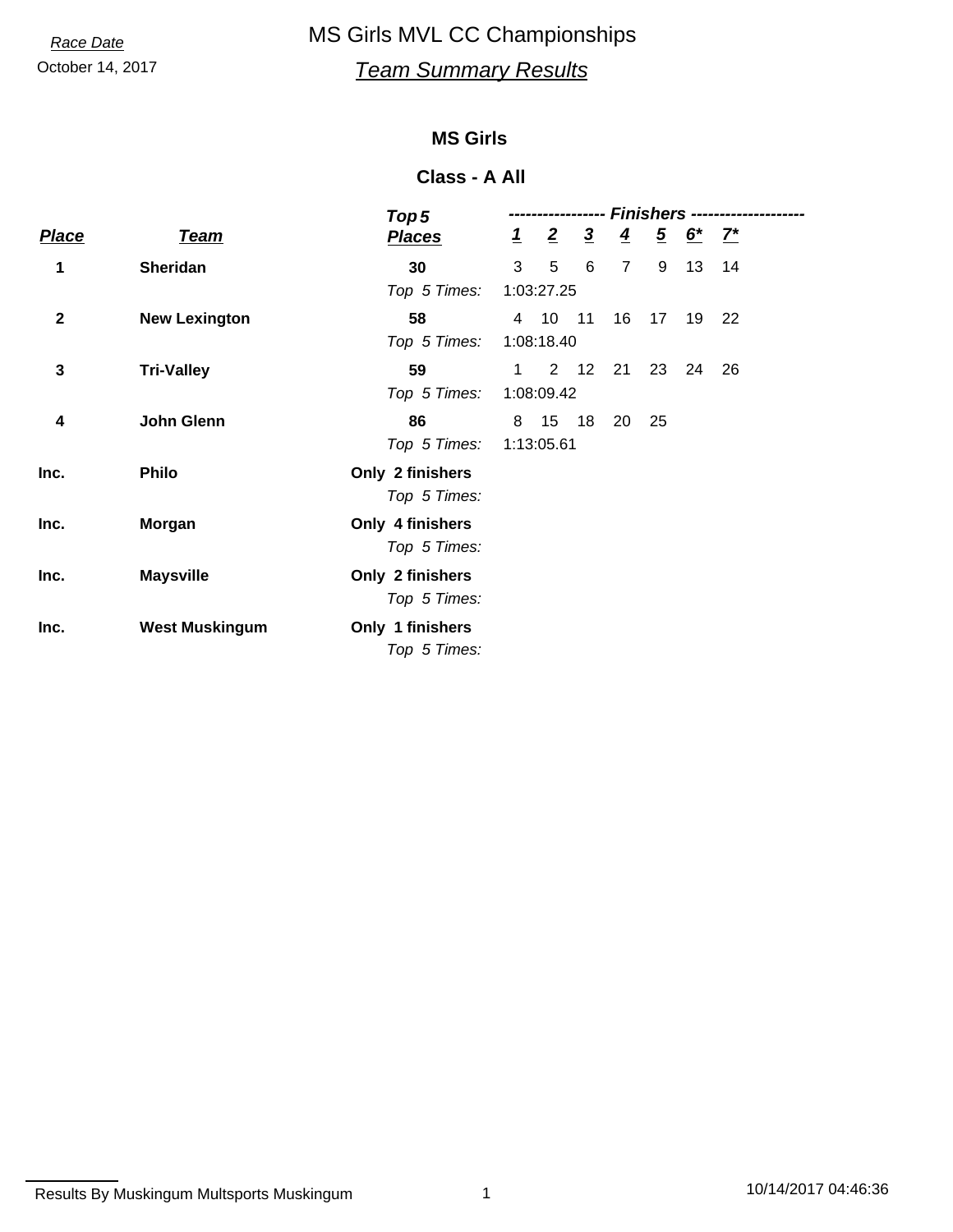## **Race Date** MS Girls MVL CC Championships

## October 14, 2017 *Final Team Results*

## **Girls**

## **MS Girls**

| Class - A All            |               |                             |                          |                |                          |              |                        |             |  |
|--------------------------|---------------|-----------------------------|--------------------------|----------------|--------------------------|--------------|------------------------|-------------|--|
|                          |               |                             |                          | <b>Overall</b> | <b>Cumulative</b>        |              | <b>Cumulative</b>      | <b>Time</b> |  |
|                          | <b>Bib No</b> | <b>Name</b>                 | Grade                    | <b>Place</b>   | <b>Place</b>             | <b>Time</b>  | <b>Time</b>            | <b>Back</b> |  |
|                          |               | <b>Team - Sheridan</b>      |                          |                | <b>Finish Position -</b> | 1            |                        |             |  |
|                          |               | Team Score (places):30      |                          |                |                          |              | Average Time: 12:41.45 |             |  |
|                          |               |                             |                          |                |                          |              |                        |             |  |
| 1                        | 1536          | Jeannette Thress            | 8                        | 3              | 3                        | 12:24.36     | 12:24.36               | 0:00.00     |  |
| 2                        | 1532          | Savannah Ramirez            | 7                        | 5              | 8                        | 12:33.69     | 24:58.05               | 0:09.33     |  |
| 3                        | 1531          | Katelyn Heath               | 8                        | 6              | 14                       | 12:34.67     | 37:32.72               | 0:10.31     |  |
| 4                        | 1534          | <b>Addison Smith</b>        | $\overline{7}$           | 7              | 21                       | 12:39.31     | 50:12.03               | 0:14.95     |  |
| 5                        | 1537          | <b>Riley Waltz</b>          | 7                        | 9              | 30                       | 13:15.22     | 1:03:27.25             | 0:50.86     |  |
| 6                        | 1530          | Daizi Hass                  | 7                        | (13)           | (43)                     | 13:55.99     | 1:17:23.24             | 1:31.63     |  |
| 7                        | 1533          | Gabriella Shank             | $\overline{7}$           | (14)           | (57)                     | 14:00.80     | 1:31:24.04             | 1:36.44     |  |
| 8                        | 1535          | Amanda Spillman             | $\overline{7}$           | More Than 7    |                          | 17:13.37     | 1:48:37.41             | 4:49.01     |  |
|                          |               | <b>Team - New Lexington</b> |                          |                | <b>Finish Position -</b> | $\mathbf{2}$ |                        |             |  |
|                          |               | Team Score (places):58      |                          |                |                          |              | Average Time: 13:39.68 |             |  |
|                          |               |                             |                          |                |                          |              |                        |             |  |
| 1                        | 1515          | <b>Grace Baker</b>          | 8                        | 4              | $\overline{\mathbf{4}}$  | 12:27.32     | 12:27.32               | 0:00.00     |  |
| $\overline{2}$           | 1519          | <b>Hayley Hiles</b>         | 8                        | 10             | 14                       | 13:28.55     | 25:55.87               | 1:01.23     |  |
| 3                        | 1514          | Emma Abrams                 | 8                        | 11             | 25                       | 13:32.85     | 39:28.72               | 1:05.53     |  |
| 4                        | 1518          | Maylynn Finley              | 8                        | 16             | 41                       | 14:20.27     | 53:48.99               | 1:52.95     |  |
| 5                        | 1516          | Katie Barker                | $\overline{7}$           | 17             | 58                       | 14:29.41     | 1:08:18.40             | 2:02.09     |  |
| 6                        | 1525          | Jaylyn Shirkey              | 7                        | (19)           | (77)                     | 14:49.29     | 1:23:07.69             | 2:21.97     |  |
| 7                        | 1524          | <b>Isabelle Rehart</b>      | 7                        | (22)           | (99)                     | 14:55.71     | 1:38:03.40             | 2:28.39     |  |
| 8                        | 1521          | <b>Irelynn McNulty</b>      | 8                        | More Than 7    |                          | 16:53.74     | 1:54:57.14             | 4:26.42     |  |
| 9                        | 1523          | Jerrah Poling               | $\overline{7}$           | More Than 7    |                          | 19:57.95     | 2:14:55.09             | 7:30.63     |  |
|                          |               | <b>Team - Tri-Valley</b>    | <b>Finish Position -</b> | 3              |                          |              |                        |             |  |
| Team Score (places):59   |               |                             |                          |                |                          |              | Average Time: 13:37.88 |             |  |
|                          |               |                             |                          |                |                          |              |                        |             |  |
| 1                        | 1542          | Josey Johnson               | 8                        | 1              | 1                        | 12:17.38     | 12:17.38               | 0:00.00     |  |
| 2                        |               | 1541 Ava Harris             | 7                        | 2              | 3                        | 12:18.08     | 24:35.46               | 0:00.70     |  |
| 3                        | 1544          | Kortney Lemaster            | 7                        | 12             | 15                       | 13:44.29     | 38:19.75               | 1:26.91     |  |
| 4                        | 1547          | Victoria Wolford            | 7                        | 21             | 36                       | 14:53.76     | 53:13.51               | 2:36.38     |  |
| 5                        | 1546          | Anna Thomas                 | 8                        | 23             | 59                       | 14:55.91     | 1:08:09.42             | 2:38.53     |  |
| 6                        | 1545          | <b>Molly Shupert</b>        | 8                        | (24)           | (83)                     | 15:16.15     | 1:23:25.57             | 2:58.77     |  |
| 7                        | 1543          | Alexa Jourdan               | 7                        | (26)           | (109)                    | 16:27.37     | 1:39:52.94             | 4:09.99     |  |
| <b>Team - John Glenn</b> |               |                             |                          |                | <b>Finish Position -</b> | 4            |                        |             |  |
| Team Score (places):86   |               |                             |                          |                |                          |              | Average Time: 14:37.12 |             |  |
| 1                        | 1504          | Sydney Johnson              | 8                        | 8              | 8                        | 12:51.08     | 12:51.08               | 0:00.00     |  |
| 2                        | 1505          | Jordan Killiany             | 8                        | 15             | 23                       | 14:14.89     | 27:05.97               | 1:23.81     |  |
| 3                        | 1506          | <b>Grace Lawrence</b>       | 7                        | 18             | 41                       | 14:41.26     | 41:47.23               | 1:50.18     |  |
| 4                        | 1503          | Kacee Jarvis                | 8                        | 20             | 61                       | 14:52.69     | 56:39.92               | 2:01.61     |  |
|                          |               |                             |                          |                |                          |              |                        |             |  |

Results By Muskingum Multsports Muskingum 1 1 1 1 1 10/14/2017 04:46:00

5 1502 Caralee Bates 8 25 86 16:25.69 1:13:05.61 3:34.61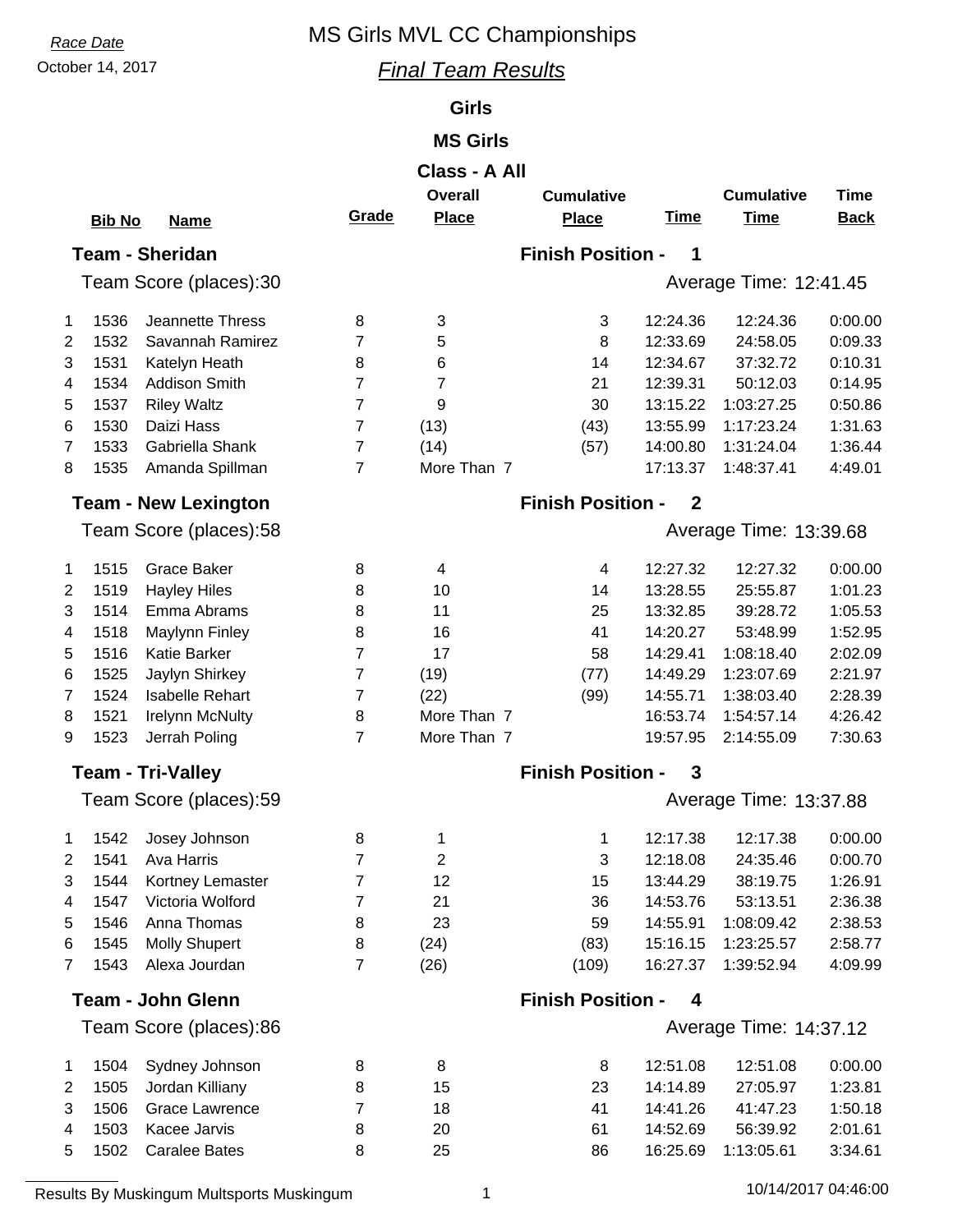## **Race Date** MS Girls MVL CC Championships

October 14, 2017 *Final Team Results*

## **Girls**

## **MS Girls**

|                           |                     |                              |                | Class - A All  |                               |             |                   |             |
|---------------------------|---------------------|------------------------------|----------------|----------------|-------------------------------|-------------|-------------------|-------------|
|                           |                     |                              |                | <b>Overall</b> | <b>Cumulative</b>             |             | <b>Cumulative</b> | Time        |
|                           | <b>Bib No</b>       | <b>Name</b>                  | Grade          | <b>Place</b>   | <b>Place</b>                  | <u>Time</u> | Time              | <b>Back</b> |
|                           | <b>Team - Philo</b> |                              |                |                | <b>Finish Position - Inc.</b> |             |                   |             |
|                           |                     | Team Score (places): Inc.    |                |                |                               |             | Average Time:     |             |
| 1                         | 1527                | <b>Emily Keylor</b>          | 8              | Less Than 5    |                               | 13:26.70    | 13:26.70          | 0:00.00     |
| $\overline{2}$            | 1528                | Madelyn Machamer             | $\overline{7}$ | Less Than 5    |                               | 18:15.72    | 31:42.42          | 4:49.02     |
|                           |                     | <b>Team - Morgan</b>         |                |                | <b>Finish Position - Inc.</b> |             |                   |             |
| Team Score (places): Inc. |                     |                              |                |                |                               |             | Average Time:     |             |
| 1                         | 1512                | Josie Knierim                | 8              | Less Than 5    |                               | 12:49.29    | 12:49.29          | 0:00.00     |
| $\overline{2}$            | 1513                | <b>Emiliy Pinkerton</b>      | $\overline{7}$ | Less Than 5    |                               | 12:50.20    | 25:39.49          | 0:00.91     |
| 3                         | 1511                | Paige Gorrell                | 8              | Less Than 5    |                               | 14:00.02    | 39:39.51          | 1:10.73     |
| 4                         | 1510                | Maqwala Baker                | 8              | Less Than 5    |                               | 19:13.40    | 58:52.91          | 6:24.11     |
|                           |                     | <b>Team - Maysville</b>      |                |                | <b>Finish Position - Inc.</b> |             |                   |             |
| Team Score (places): Inc. |                     |                              |                |                |                               |             | Average Time:     |             |
| 1                         | 1509                | Kaylie Gainer                | 8              | Less Than 5    |                               | 14:27.51    | 14:27.51          | 0:00.00     |
| $\overline{2}$            | 1508                | Kylie Beach                  | 8              | Less Than 5    |                               | 18:06.58    | 32:34.09          | 3:39.07     |
|                           |                     | <b>Team - West Muskingum</b> |                |                | <b>Finish Position - Inc.</b> |             |                   |             |
| Team Score (places): Inc. |                     |                              |                |                | Average Time:                 |             |                   |             |
| 1                         | 1549                | <b>Frances Warne</b>         | 8              | Less Than 5    |                               | 15:49.13    | 15:49.13          | 0:00.00     |